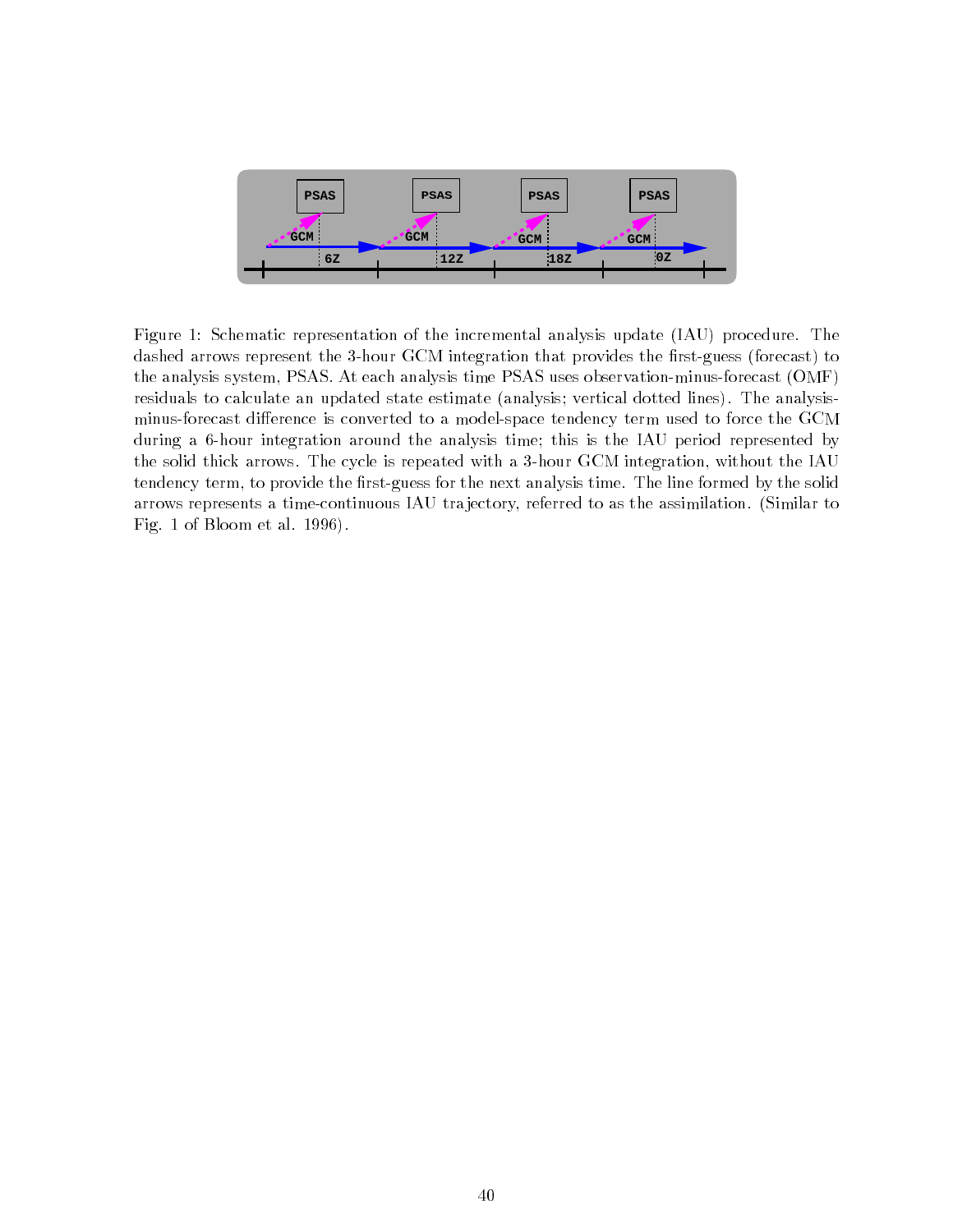

Figure 2: Schematic representation of the lag-1 iterated retrospective data assimilation procedure. Dashed north-eastward pointing arrows represent GCM first-guess integration; solid eastward-pointing arrows represent GCM integration forced by IAU (thick) and retrospective IAU increment (thin). Dashed south-westward-pointing arrows represent 6-hour adjoint model integrations. The boxes labeled "Retro ANA" stand essentially for another PSAS application but as in (19b). The retrospective assimilation is used to provide a revised first-guess that is further used to revise the filter analysis at each synoptic time.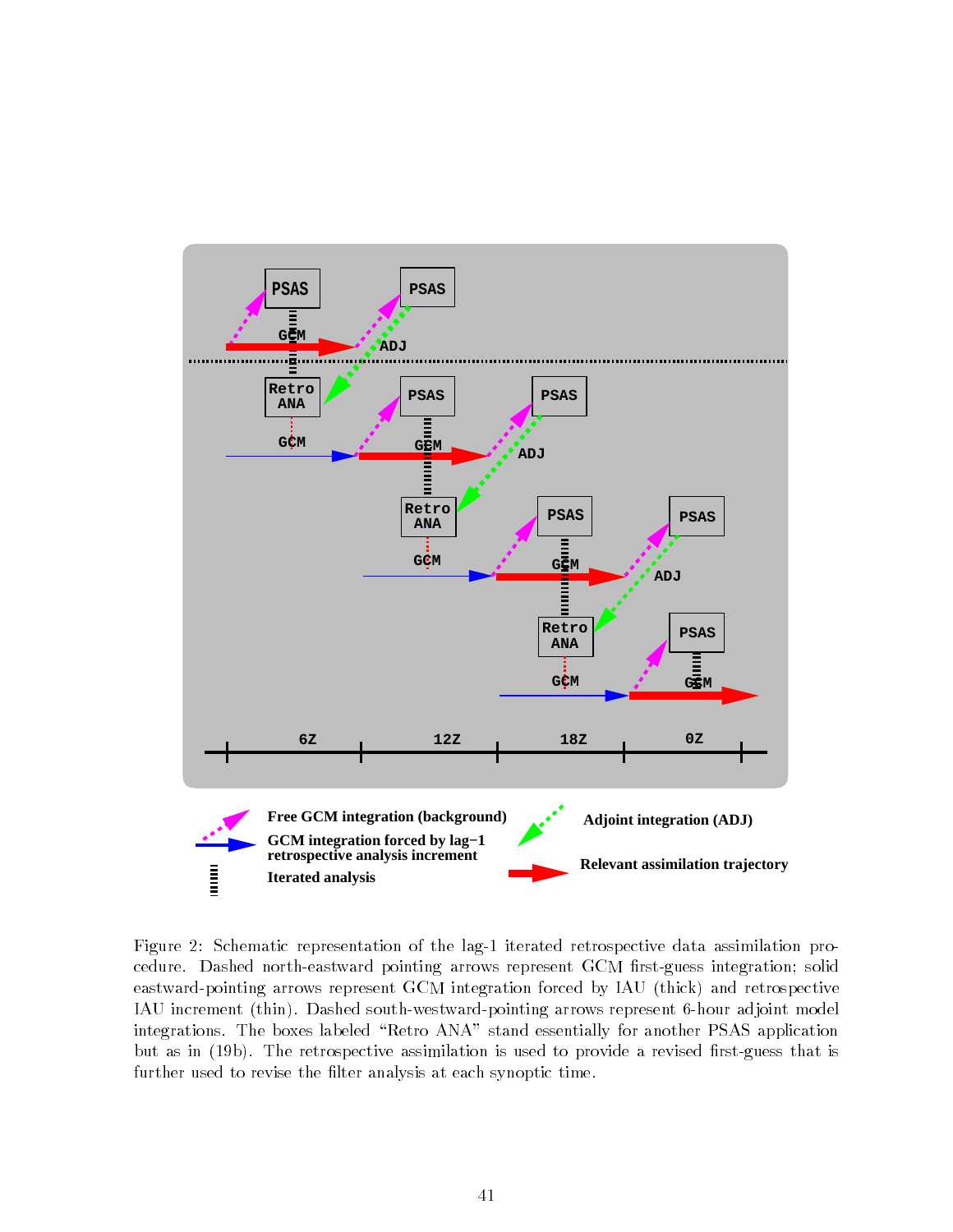

Figure 3: Schematic of the procedure to issue forecasts from retrospective analyses using the IAU framework. Arrows are similar to those in Fig. 1. The main purpose of the retrospective forecast is the calculation of the OMF residuals indicated by the "Retro OMF" box.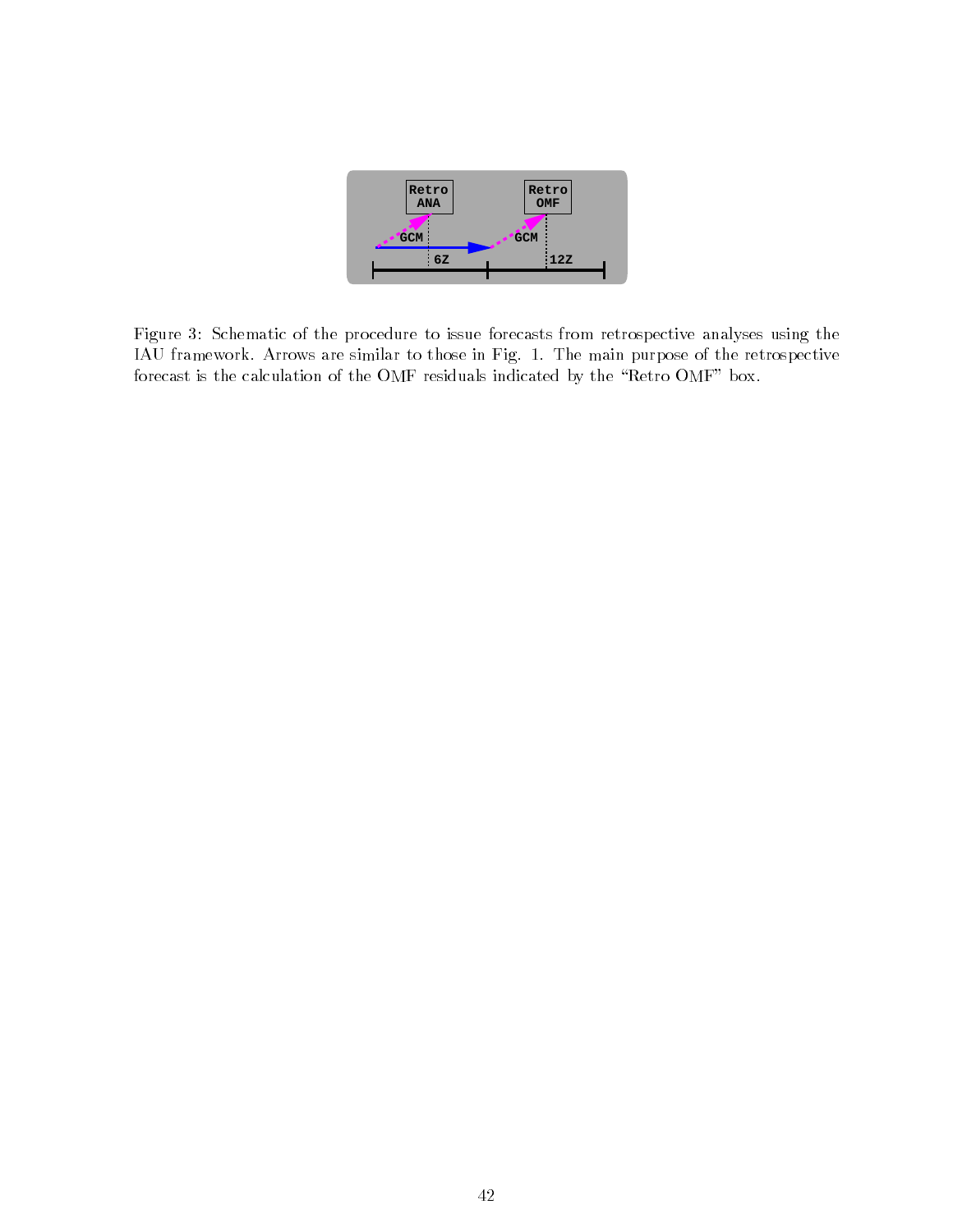

Figure 10: Maps of the 200 mb time RMS standard deviation of the GADS winds OMA residuals of the RIA experiment subtracted by the same quantity for the CTL experiment. The top map is for the zonal wind and the bottom map is for the meridional wind. Units are in 1 m s  $^\ast.$